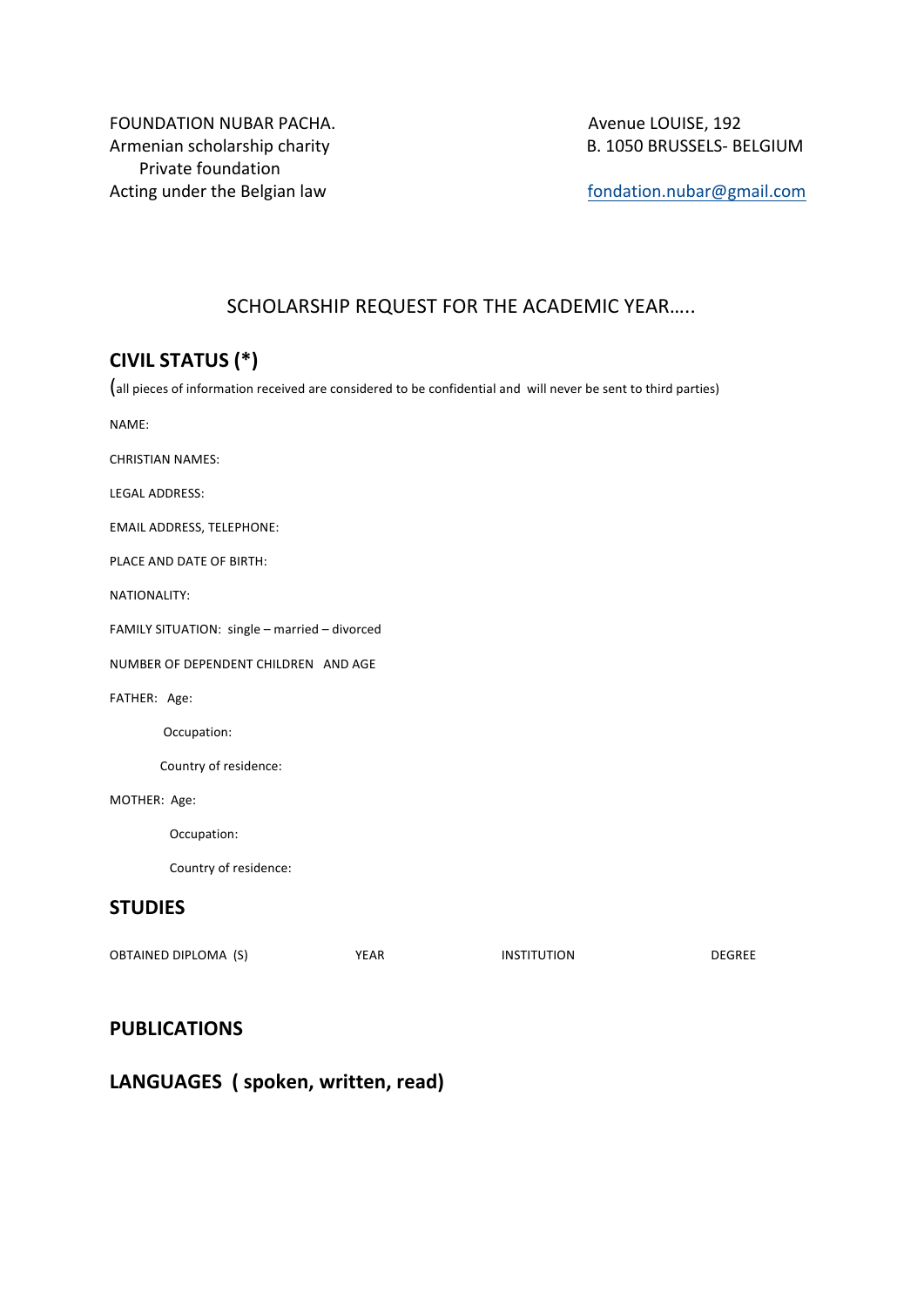# **EXTERNAL HELP DURING THE STUDIES:**

BURSARIES:

LOAN WITH NO GUARANTEE OF REPAYMENT:

CONCERNED PERIOD (during how many years did you obtain those helps)

## **PROFESSIONAL ACTIVITIES**

BEGINNING END CY OR ORGANIZATION NET SALARY

ACTIVITY OF YOUR LIFE COMPANION

### YOUR PAST

DESCRIBE BRIEFLY YOUR PAST EXPERIENCES (family, profession, etc ........)

# YOUR FUTURE PLANS IN THE INDIVIDUAL PURSUIT OF YOUR STUDIES

WHAT KIND OF STUDIES DO YOU INTEND TO FOLLOW WITH THE HELP OF THE BURSARY YOU ARE REQUESTING ?

- Complementary specialization

- -Doctoral thesis: subject of your thesis
- -Please indicate the name of the university or establishment of higher education you have chosen.

-When will you finish? (year and month) your thesis or specialization?

- What are your personal resources during the course of your intended studies, apart from the bursary in demand?
- What kind of career are you considering in the future and in which country? (where appropriate, will your professional life contribute to the blooming of Armenia or the one of the Armenian nation diaspora?)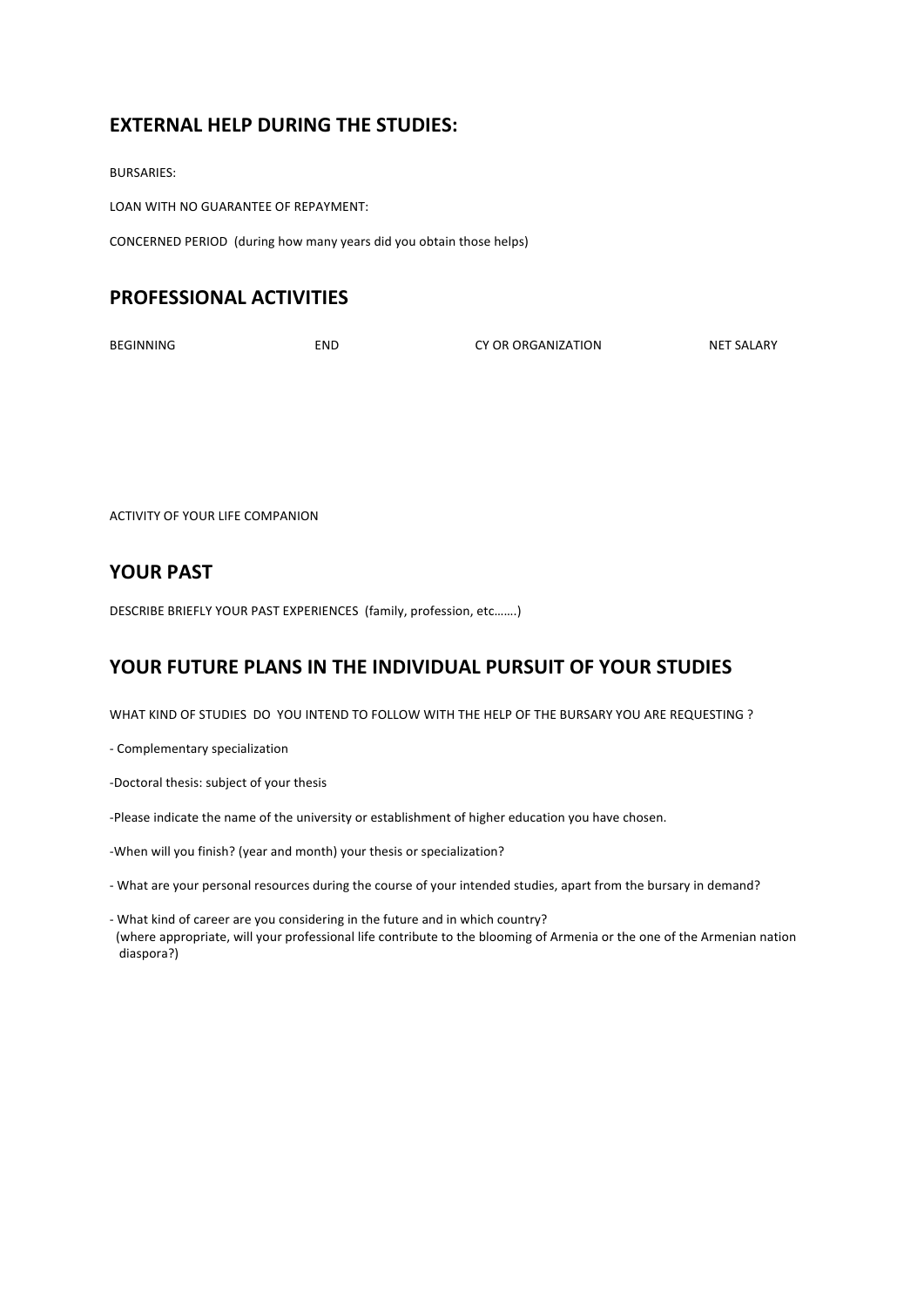# **OVERVIEW OF YOUR CARRIED OUT RESEARCHES (one page)**

SHOULD A BURSARY BE GRANTED BY THE FOUNDATION NUBAR PACHA, I MAKE A COMMITMENT TO SEND A REPORT ABOUT THE PROGRESS OF MY WORKS AT THE END OF EACH YEAR.

#### **DATE:**

**SIGNATURE:**